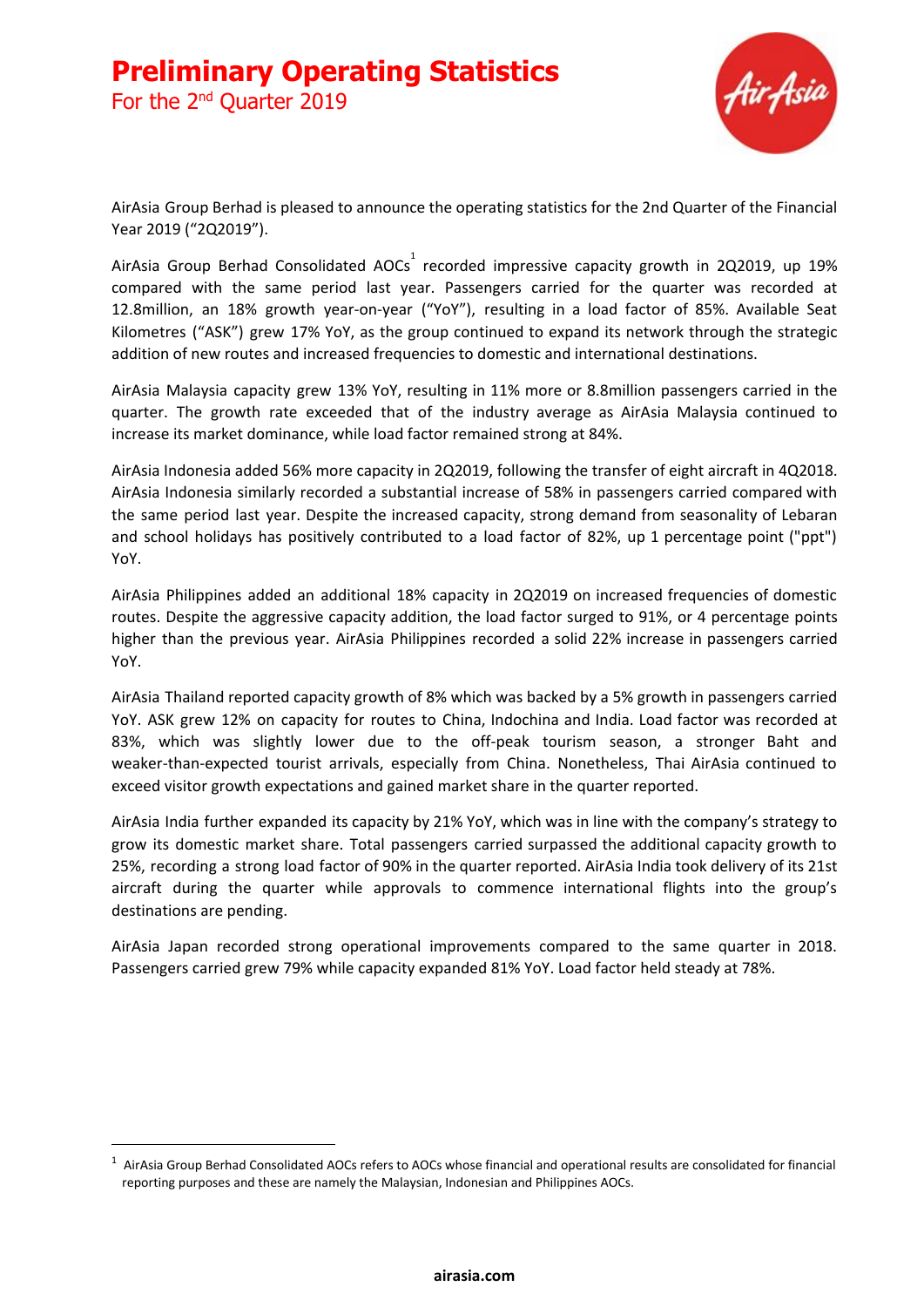# **Preliminary Operating Statistics**

For the 2<sup>nd</sup> Quarter 2019



## **AirAsia Group Berhad Consolidated AOCs – Malaysia, Indonesia & Philippines**

| 2nd Quarter 2019 Operating Statistics   |                  |                  |               |
|-----------------------------------------|------------------|------------------|---------------|
| <b>AirAsia Group Berhad AOCs</b>        | <b>APR - JUN</b> |                  |               |
| (MAA, IAA & PAA)                        | 2019             | 2018             | <b>Change</b> |
| Passengers Carried <sup>1</sup>         | 12,839,204       | 10,878,146       | 18%           |
| Capacity <sup>2</sup>                   | 15,093,048       | 12,722,682       | 19%           |
| Load Factor $(%)^3$                     | 85               | 86               | $-1$ ppt      |
| ASK $(mil)^4$<br>RPK $(mil)^5$          | 18,645<br>15,766 | 15,962<br>13,612 | 17%<br>16%    |
| Number of stages <sup>6</sup>           | 83,112           | 70,368           | 18%           |
| Average stage length (km)               | 1,233            | 1,249            | $-1%$         |
| Size of fleet at month end <sup>7</sup> | 146              | 124              | 22            |

*Note: (i) The fleet count excludes:*

*- Two (2) A320 aircraft leased to a third party airline*

## **Malaysia**

## **2nd Quarter 2019 Operating Statistics**

|                                         | <b>APR - JUN</b> |           |               |  |
|-----------------------------------------|------------------|-----------|---------------|--|
| <b>Malaysia AirAsia</b>                 | 2019             | 2018      | <b>Change</b> |  |
| Passengers Carried <sup>1</sup>         | 8,791,586        | 7,904,740 | 11%           |  |
| Capacity <sup>2</sup>                   | 10,408,188       | 9,208,542 | 13%           |  |
| Load Factor $(%)^3$                     | 84               | 86        | -2ppts        |  |
|                                         |                  |           |               |  |
| $ASK$ (mil) <sup>4</sup>                | 12,695           | 11,816    | 7%            |  |
| RPK $(mil)^5$                           | 10,732           | 10,127    | 6%            |  |
|                                         |                  |           |               |  |
| Number of stages <sup>6</sup>           | 57,085           | 50,845    | 12%           |  |
| Average stage length (km)               | 1,217            | 1,281     | -5%           |  |
| Size of fleet at month end <sup>7</sup> | 98               | 88        | 10            |  |

*Note: (ii) The fleet count excludes:*

*- Two (2) A320 aircraft leased to a third party airline*

### **Indonesia**

### **2nd Quarter 2019 Operating Statistics**

| <b>Indonesia AirAsia</b>                | <b>APR - JUN</b>      |           |               |  |
|-----------------------------------------|-----------------------|-----------|---------------|--|
|                                         | 2019                  | 2018      | <b>Change</b> |  |
| Passengers Carried <sup>1</sup>         | 1,822,251             | 1,155,444 | 58%           |  |
| Capacity <sup>2</sup>                   | 2,228,040             | 1,424,880 | 56%           |  |
| Load Factor $(\%)^3$                    | 82                    | 81        | +1ppt         |  |
|                                         |                       |           |               |  |
| ASK $(mil)^4$                           | 3,071                 | 1,948     | 58%           |  |
| RPK $(mil)^5$                           | 2,520                 | 1,593     | 58%           |  |
|                                         |                       |           |               |  |
| Number of stages <sup>6</sup>           | 12,378                | 7,916     | 56%           |  |
| Average stage length (km)               | 1,371                 | 1,331     | 3%            |  |
| Size of fleet at month end <sup>7</sup> | $25$ <sup>(iii)</sup> | 15        | 10            |  |

*Note: (iii) The fleet count includes:*

*- Eight (8) A320 aircraft operated by PT. Indonesia AirAsia Extra (IAAX) transferred to AirAsia Indonesia in 4Q 2018.*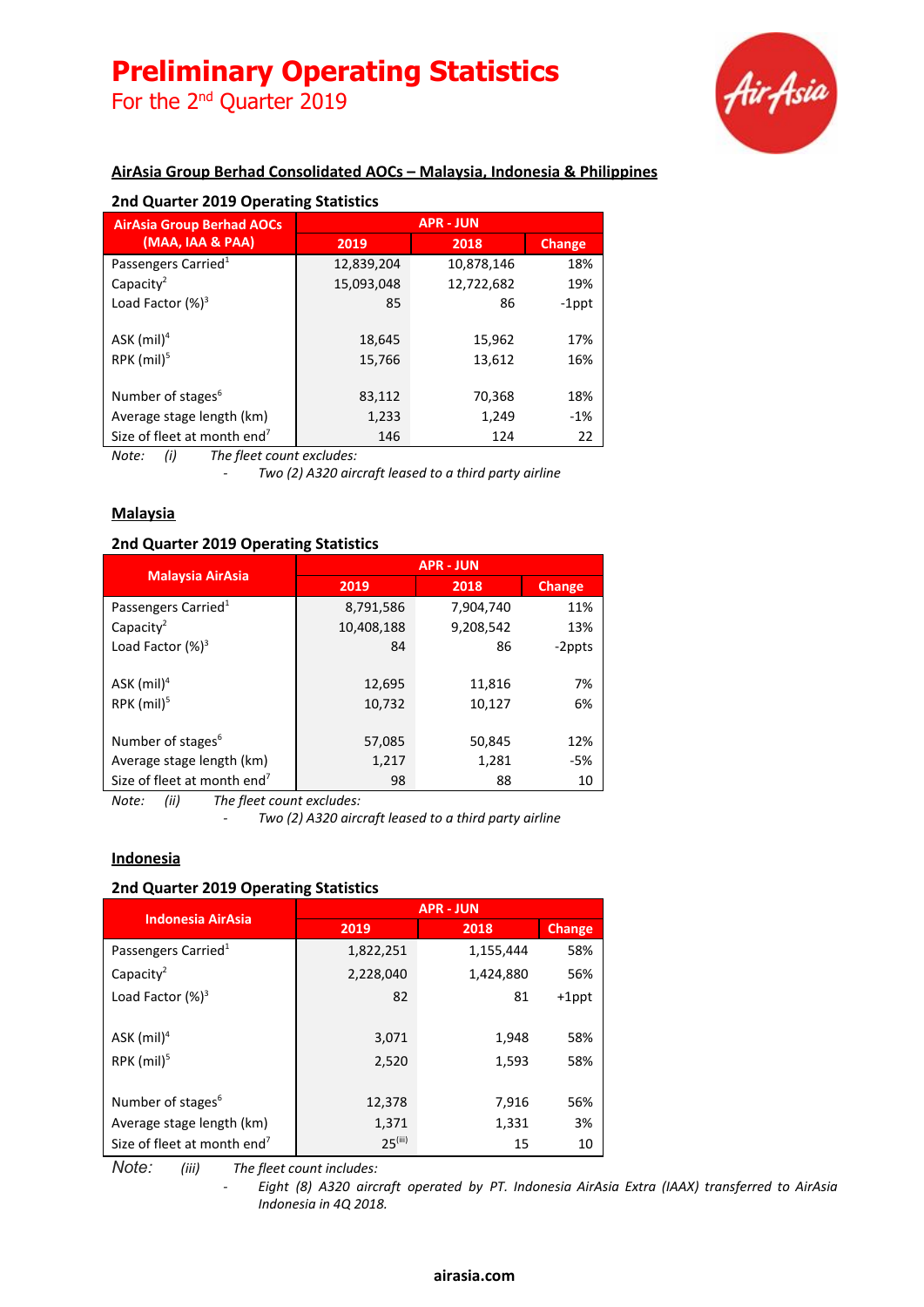# **Preliminary Operating Statistics**

For the 2<sup>nd</sup> Quarter 2019



## **Philippines**

## **2nd Quarter 2019 Operating Statistics**

|                                         | <b>APR - JUN</b> |           |               |  |
|-----------------------------------------|------------------|-----------|---------------|--|
| <b>AirAsia Philippines</b>              | 2019             | 2018      | <b>Change</b> |  |
| Passengers Carried <sup>1</sup>         | 2,225,367        | 1,817,962 | 22%           |  |
| Capacity <sup>2</sup>                   | 2,456,820        | 2,089,260 | 18%           |  |
| Load Factor $(%)^3$                     | 91               | 87        | +4ppts        |  |
|                                         |                  |           |               |  |
| ASK $(mil)^4$                           | 2,879            | 2,198     | 31%           |  |
| RPK (mil) <sup>5</sup>                  | 2,514            | 1,891     | 33%           |  |
|                                         |                  |           |               |  |
| Number of stages <sup>6</sup>           | 13,649           | 11,607    | 18%           |  |
| Average stage length (km)               | 1,172            | 1,052     | 11%           |  |
| Size of fleet at month end <sup>7</sup> | 23               | 21        | 2             |  |

## **Thailand**

## **2nd Quarter 2019 Operating Statistics**

| <b>Thai AirAsia</b>                     | <b>APR - JUN</b> |           |               |  |
|-----------------------------------------|------------------|-----------|---------------|--|
|                                         | 2019             | 2018      | <b>Change</b> |  |
| Passengers Carried <sup>1</sup>         | 5,578,878        | 5,310,361 | 5%            |  |
| Capacity <sup>2</sup>                   | 6,751,500        | 6,278,154 | 8%            |  |
| Load Factor $(\%)^3$                    | 83               | 85        | -2ppts        |  |
|                                         |                  |           |               |  |
| $ASK$ (mil) <sup>4</sup>                | 6,903            | 6,147     | 12%           |  |
| RPK $(mil)^5$                           | 5,643            | 5,194     | 9%            |  |
|                                         |                  |           |               |  |
| Number of stages <sup>6</sup>           | 37,364           | 34,771    | 7%            |  |
| Average stage length (km)               | 1,023            | 978       | 5%            |  |
| Size of fleet at month end <sup>7</sup> | 62               | 59        | 3             |  |

### **India**

## **2nd Quarter 2019 Operating Statistics**

| AirAsia India                           | <b>APR - JUN</b> |           |               |  |
|-----------------------------------------|------------------|-----------|---------------|--|
|                                         | 2019             | 2018      | <b>Change</b> |  |
| Passengers Carried <sup>1</sup>         | 2,286,992        | 1,827,805 | 25%           |  |
| Capacity <sup>2</sup>                   | 2,536,380        | 2,095,740 | 21%           |  |
| Load Factor $(\%)^3$                    | 90               | 87        | +3ppts        |  |
|                                         |                  |           |               |  |
| ASK $(mil)^4$                           | 2,756            | 2,136     | 29%           |  |
| RPK $(mil)^5$                           | 2,495            | 1,895     | 32%           |  |
|                                         |                  |           |               |  |
| Number of stages <sup>6</sup>           | 14,091           | 11,643    | 21%           |  |
| Average stage length (km)               | 1,087            | 1,019     | 7%            |  |
| Size of fleet at month end <sup>7</sup> | 21               | 18        | 3             |  |